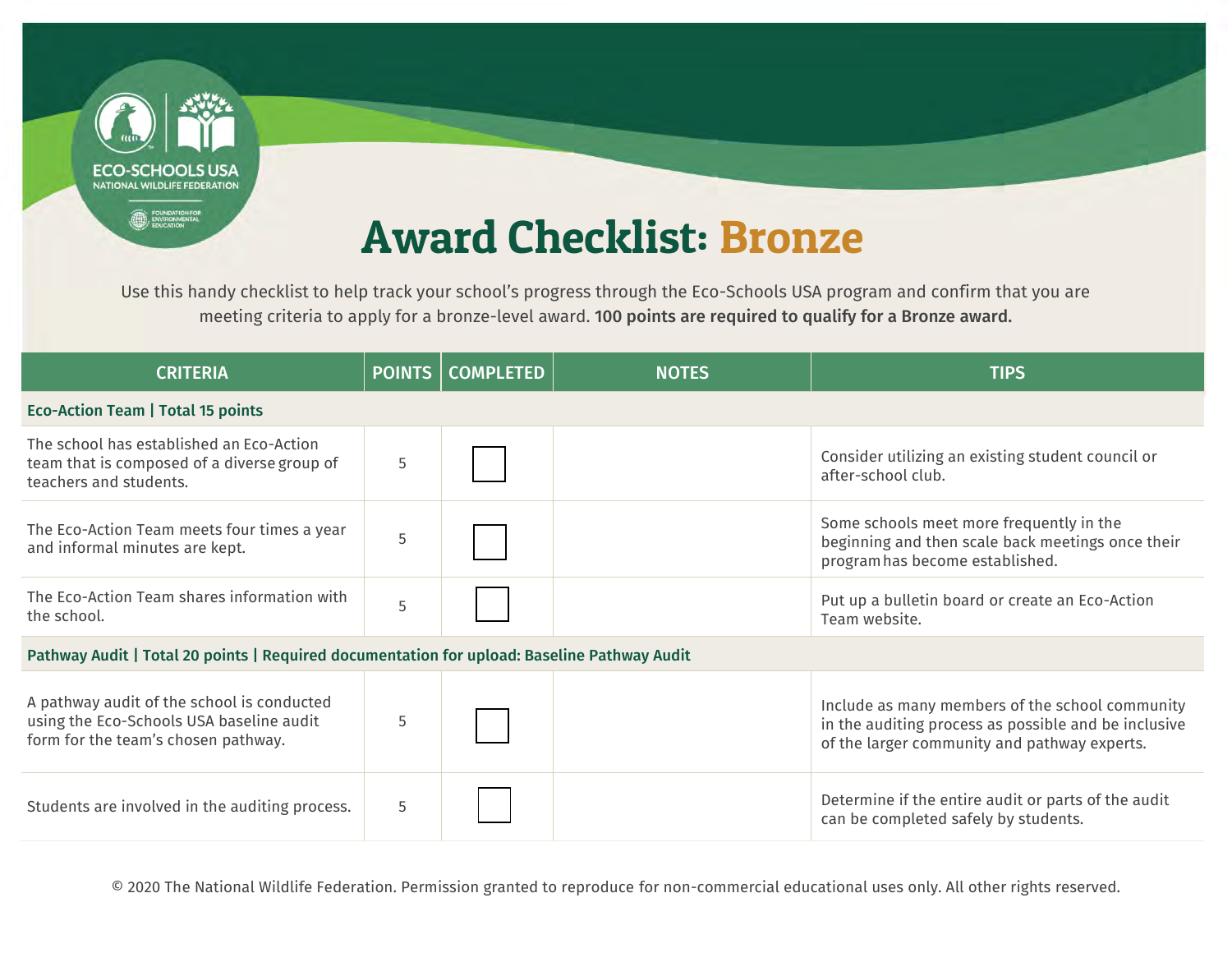

| <b>CRITERIA</b>                                                                                                                          | <b>POINTS</b> | <b>COMPLETED</b> | <b>NOTES</b> | <b>TIPS</b>                                                                                                                                      |
|------------------------------------------------------------------------------------------------------------------------------------------|---------------|------------------|--------------|--------------------------------------------------------------------------------------------------------------------------------------------------|
| <b>Environmental Audit (continued)</b>                                                                                                   |               |                  |              |                                                                                                                                                  |
| The Eco-Action Team analyzes the data and<br>draws conclusions.                                                                          | 5             |                  |              | Go over audit results at an assembly or include them<br>in a school-wide newsletter.                                                             |
| Results of the audit are shared with the whole<br>school community.                                                                      | 5             |                  |              | We recommend that you complete the audit annually<br>in order to measure and evaluate improvement in<br>your school's environmental performance. |
| Eco-Action Plan   Total 15 points   Required documentation for upload: Action Plan                                                       |               |                  |              |                                                                                                                                                  |
| Results from the pathway audit are used to<br>develop an action plan that is focused on one<br>Eco-Schools USA pathway.                  | 5             |                  |              | Goals should be achievable and provide realistic<br>targets and deadlines to improve the environmental<br>quality of your school.                |
| The action plan is shared with the entire<br>school community.                                                                           | 5             |                  |              | Don't just share the action plan, but try to get the<br>entire student body excited about reaching your<br>goals.                                |
| The Eco-Action Plan is used to take at least<br>one action at the school to address an<br>Eco-Schools USA pathway for improvement.       | 5             |                  |              | Prioritize your actions by dividing them into what is<br>achievable in the short, medium and longer term.                                        |
| Monitor & Evaluate   Total 20 points   Required documentation for upload: Evidence of progress (post-action audit, photos, videos, etc.) |               |                  |              |                                                                                                                                                  |
|                                                                                                                                          |               |                  |              |                                                                                                                                                  |

| The Eco-Action Team monitors progress<br>toward achieving actions stated in the<br>Eco-Action Plan. |  |  | Your procedure for monitoring progress should be<br>$\perp$ developed in parallel with the action plan. |
|-----------------------------------------------------------------------------------------------------|--|--|---------------------------------------------------------------------------------------------------------|
|-----------------------------------------------------------------------------------------------------|--|--|---------------------------------------------------------------------------------------------------------|

© 2020 The National Wildlife Federation. Permission granted to reproduce for non-commercial educational uses only. All other rights reserved.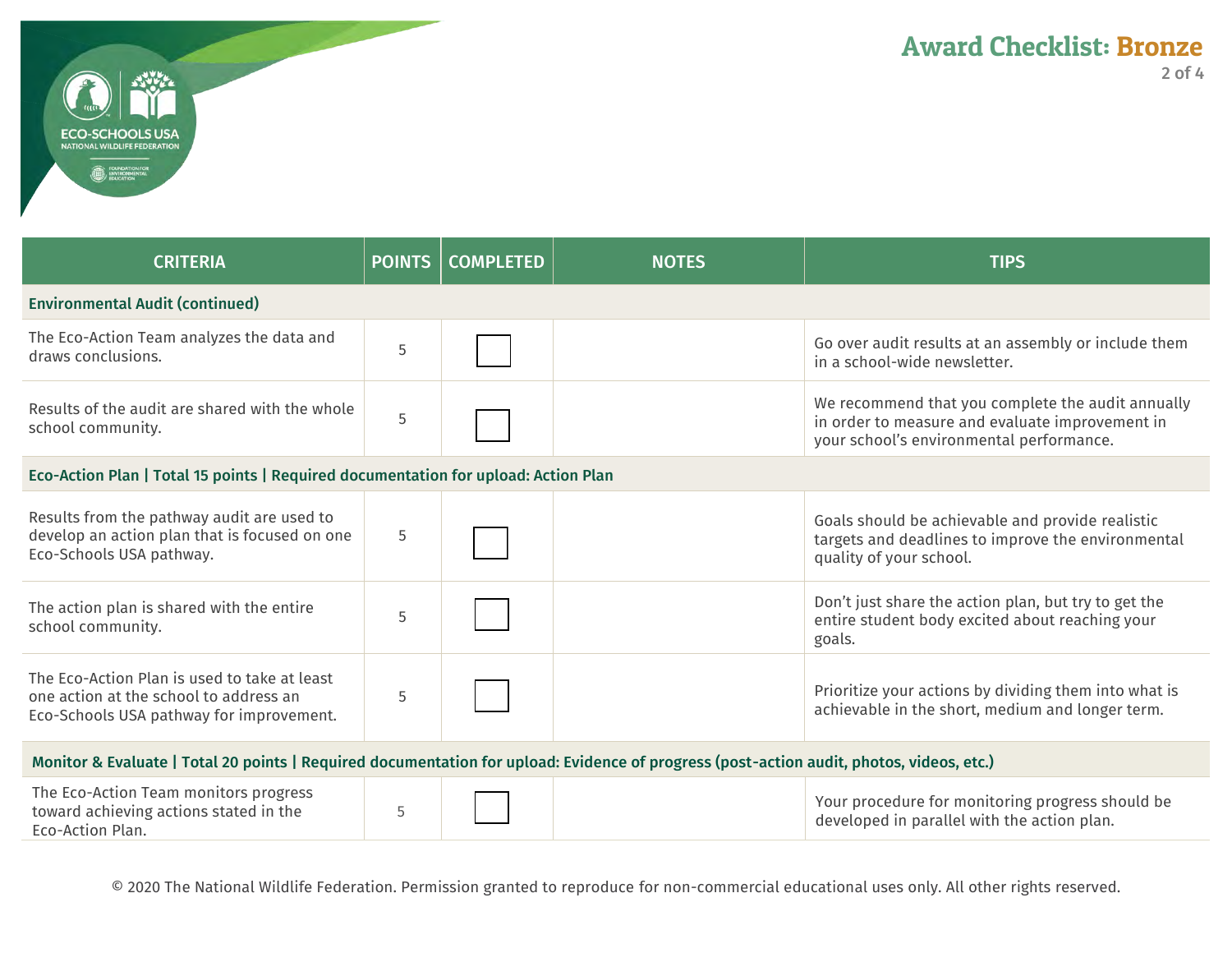

| <b>CRITERIA</b>                                                                                                                                                                                                                    | <b>POINTS</b> | <b>COMPLETED</b> | <b>NOTES</b> | <b>TIPS</b>                                                                                                                            |
|------------------------------------------------------------------------------------------------------------------------------------------------------------------------------------------------------------------------------------|---------------|------------------|--------------|----------------------------------------------------------------------------------------------------------------------------------------|
| <b>Monitor &amp; Evaluate (continued)</b>                                                                                                                                                                                          |               |                  |              |                                                                                                                                        |
| Successes and challenges are noted in<br>meeting minutes.                                                                                                                                                                          | 5             |                  |              | Also note potential solutions to challenges and next-<br>steps.                                                                        |
| The post-action audit for the selected<br>pathway has been completed                                                                                                                                                               | 10            |                  |              | You should be able to pull metrics data from the<br>pathway audit form.                                                                |
| Link to Curriculum   Total 10 points                                                                                                                                                                                               |               |                  |              |                                                                                                                                        |
| At most grade levels, students are engaged in<br>interdisciplinary, authentic learning<br>experiences around environmental topics.                                                                                                 | 10            |                  |              | Prioritize your actions by dividing them into what is<br>achievable in the short, medium and longer term.                              |
| <b>Community Involvement   Total 10 points</b>                                                                                                                                                                                     |               |                  |              |                                                                                                                                        |
| The school has a prominent, designated way<br>to communicate with the whole school and<br>greater community, such as a bulletin board,<br>website or newsletter that details<br>Eco-Schools USA activities and<br>accomplishments. | 10            |                  |              | Consider reaching out to your local newspaper to<br>educate and involve members or your local<br>community, not just school community. |
| Eco-Code   Total 10 points   Required documentation for upload: Copy of the Eco-Code                                                                                                                                               |               |                  |              |                                                                                                                                        |
| An Eco-Code is developed that includes input<br>from the whole school, and is agreed upon<br>and adopted.                                                                                                                          | 10            |                  |              | It should demonstrate, in a clear and imaginative<br>way, your school's commitment to improving<br>its environmental performance.      |